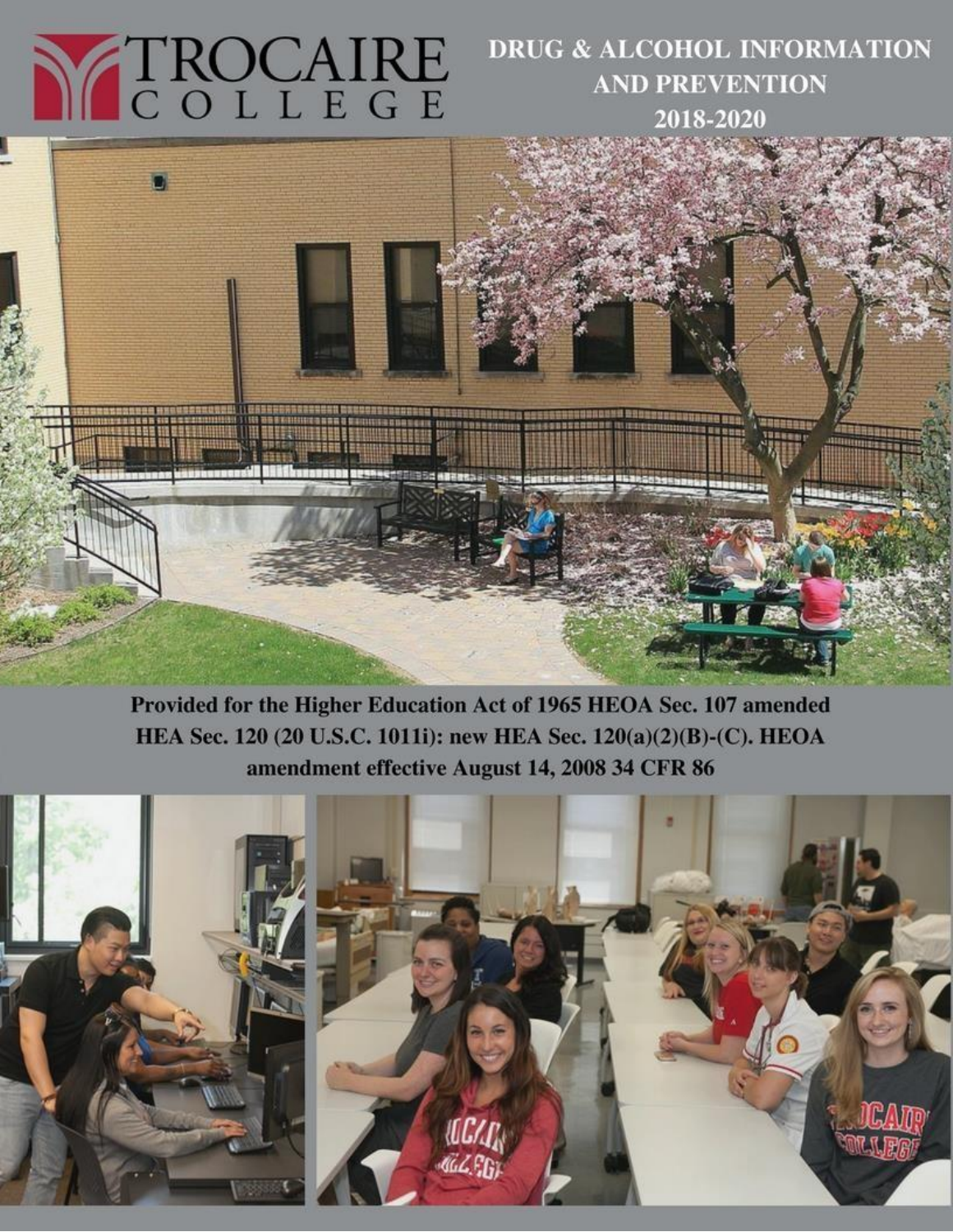

| <b>Trocaire Mission &amp; Vision Statement</b>                                        | Pg.3          |
|---------------------------------------------------------------------------------------|---------------|
| <b>Student Alcohol &amp; Drug Policy</b><br>(Includes Legal Sanctions & Health Risks) | Pg.3          |
| <b>Student Code of Conduct</b>                                                        | <b>Pg. 7</b>  |
| Disciplinary Procedures Regarding Violations of the<br><b>Student Code of Conduct</b> | <b>Pg. 7</b>  |
| <b>Student Discipline Appeals Board</b>                                               | <b>Pg. 9</b>  |
| <b>Withdrawal Symptoms &amp; Health Risks</b>                                         | Pg. 11        |
| <b>Opioid Health Risks &amp; Hotline Information</b>                                  | Pg. 11        |
| <b>Counseling</b>                                                                     | Pg. 13        |
| <b>Community Resources</b>                                                            | Pg. 13        |
| <b>Programming</b>                                                                    | Pg. 14        |
| <b>Biennial Review</b>                                                                | <b>Pg. 15</b> |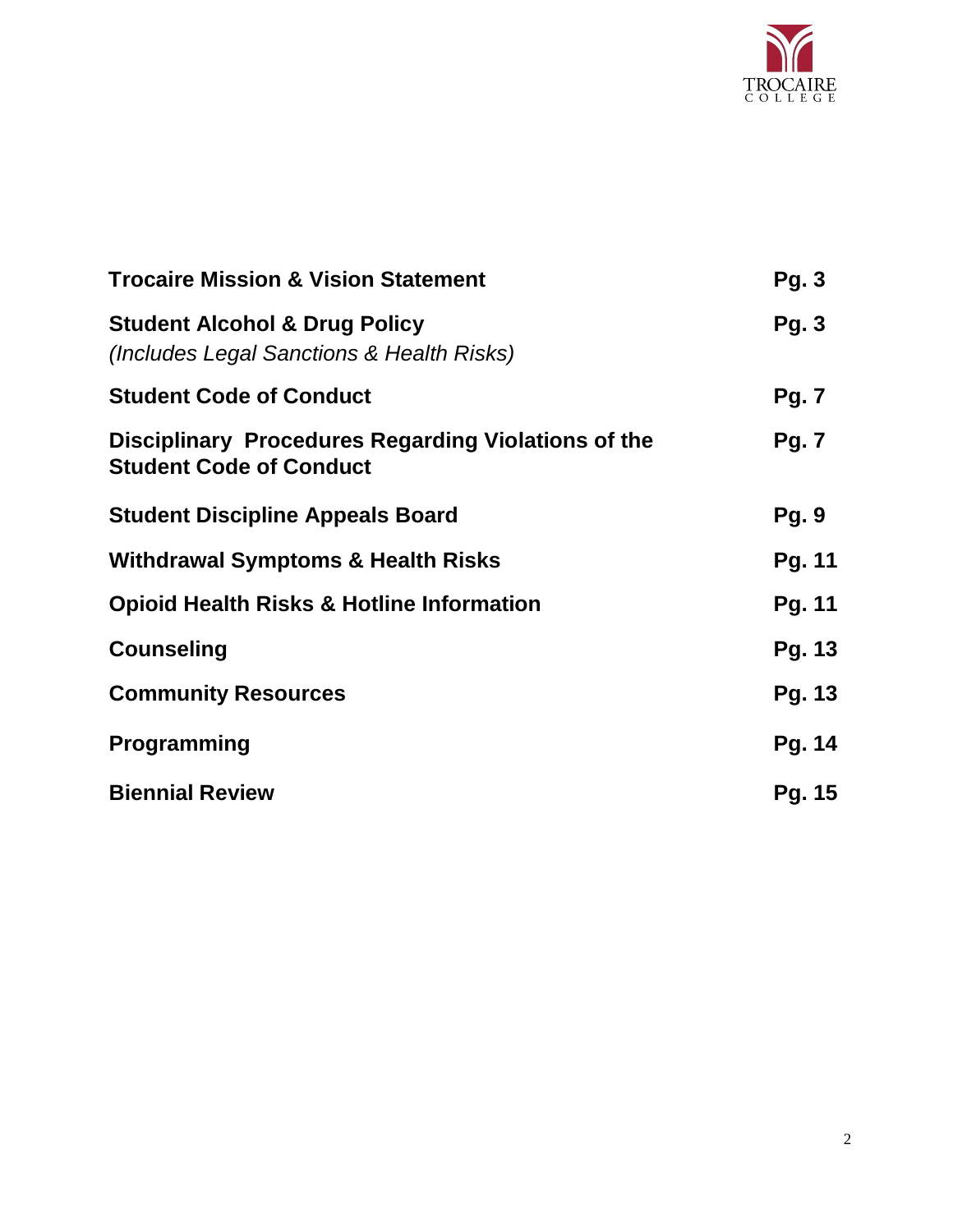

# **MISSION STATEMENT**

Trocaire College, a private, career-oriented Catholic college, in the spirit of the Sisters of Mercy, strives to empower students toward personal enrichment, dignity and self-worth through education in a variety of professions and in the liberal arts. Recognizing the individual needs of a diverse student body, Trocaire College provides life learning and development within a community-based environment. Trocaire College prepares students for service in the universal community.

# **VISION STATEMENT**

Trocaire is the college where lives are transformed. Our students will be graduates of choice in career-oriented professions.

# **STUDENT DRUG & ALCOHOL POLICY**

Trocaire College recognizes that substance abuse is a major health problem throughout the United States and thus, is committed to establishing a drug-free environment. Henceforth, and in accordance with the Drug-Free and Communities Act Amendments of 1989 (Public Law 101-226) & HEOA Sec. 120 (a) (2) (B)-(C). HEOA amendment effective 2008 34 CFR 86, the following standards will apply.

The possession, use, manufacturing or distribution of illicit drugs and alcohol by students on campus or at a college sponsored off-campus activity is expressly prohibited. The misuse of prescription drugs and other products being used other than intended is also prohibited. Students violating the drug and alcohol policy at clinical or internship locations are regulated by specific program policies. A federal or state drug conviction can disqualify a student for Federal Student Aid (FSA) funds**.** 

This policy authorizes the academic use of various alcoholic beverages, products and related activities in accordance with New York State Alcohol Beverage Control Law Section 65-c, "a person who is a student in a curriculum licensed or registered by the state education department and the student is required to taste or imbibe alcoholic beverages in on-campus or off-campus courses which are a part of the required curriculum, provided such alcoholic beverages are used only for instructional purposes during class conducted pursuant to such curriculum"

In facing the challenge of creating a drug free society, Trocaire endeavors to educate by providing on-campus drug awareness programs, literature and resource/referral services to appropriate community based agencies for all members of the College Community. Good faith efforts will include strict enforcement as well as implementation of this policy.

The health and safety of every student at the Trocaire College is of utmost importance. Trocaire recognizes that students who have been drinking and/or using drugs (whether such use is voluntary or involuntary) at the time that violence, including but not limited to domestic violence, dating violence, stalking, or sexual assault occurs may be hesitant to report such incidents due to fear of potential consequences for their own conduct. Trocaire strongly encourages students to report domestic violence, dating violence, stalking, or sexual assault to institution officials. A bystander acting in good faith or a reporting individual acting in good faith that discloses any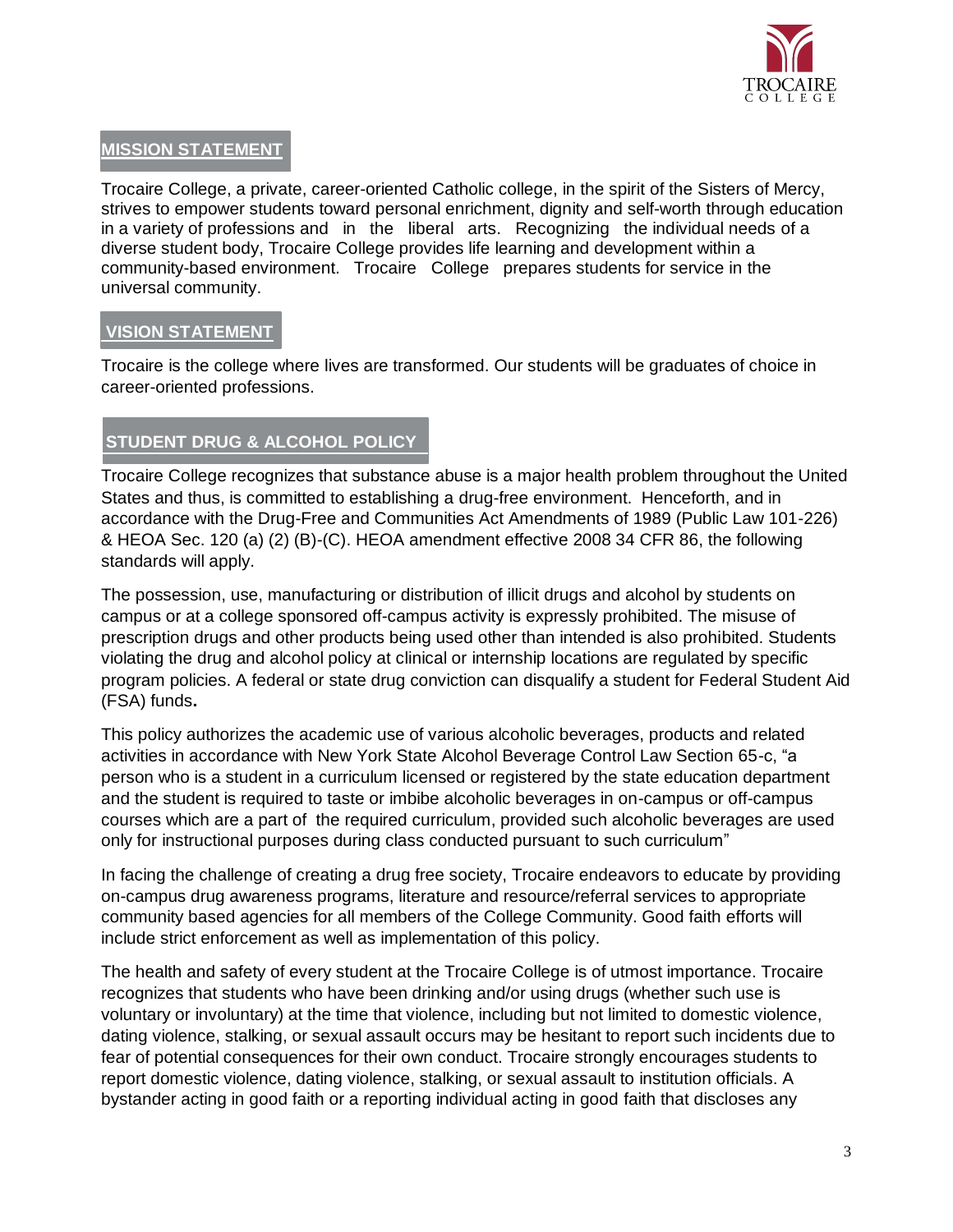

incident of domestic violence, dating violence, stalking, or sexual assault to college officials or law enforcement will not be subject to code of conduct action for violations of alcohol and/or drug use policies occurring at or near the time of the commission of the domestic violence, dating violence, stalking, or sexual assault.

A student self-certifies a federal or state drug conviction in applying for aid that he/she is eligible. A conviction for any offense involving sale or possession of illegal drugs that occurred during a period of enrollment for which the student was receiving Title IV aid will result in loss of eligibility for any Title IV, HEA grant, loan or work-study assistance. A student regains eligibility the day after the period of ineligibility ends or when he successfully completes a qualified drug rehabilitation program. HEA Section 484(r), 34 CFR 668.40

The Wellness Center provides assessment and outside referral services to students, as well as serving as an alcohol and other drug information/education resource. For further information about these programs or individual assistance, contact Counseling Services at 716.827.2579. [https://my.trocaire.edu/student-](https://my.trocaire.edu/student-services/counseling-services/) [services/counseling-services/](https://my.trocaire.edu/student-services/counseling-services/)

# *DEFINITIONS:*

Campus: The grounds and buildings of the college. Off-Campus: Away from the college campus

### *HEALTH RISKS:*

There are obvious risks associated with alcohol and drug abuse, but there are a number of less obvious risks as well:

- $\Box$ Brain damage, pancreas, kidneys and lungs problems
- $\Box$ Death
- $\Box$ Diminished immune system
- $\Box$ Hallucinations, tremors, and convulsions
- $\Box$ Headaches, nausea and/or vomiting
- Heart attacks and Strokes  $\Box$
- $\Box$ High blood pressure
- $\Box$ Hyperactivity or Sluggish behavior
- Liver, lung, and kidney problems  $\Box$
- $\Box$ Memory loss
- Physical and psychological dependence  $\Box$
- $\Box$ Poor academic performance
- $\Box$ Sexually transmitted diseases, unwanted pregnancy, unwanted sexual activity
- $\Box$ Violent behavior, aggressive acts, and angry feelings

For a complete list, go to the National Institute on Drug Abuse web site at [www.nida.nih.gov.](http://www.nida.nih.gov/)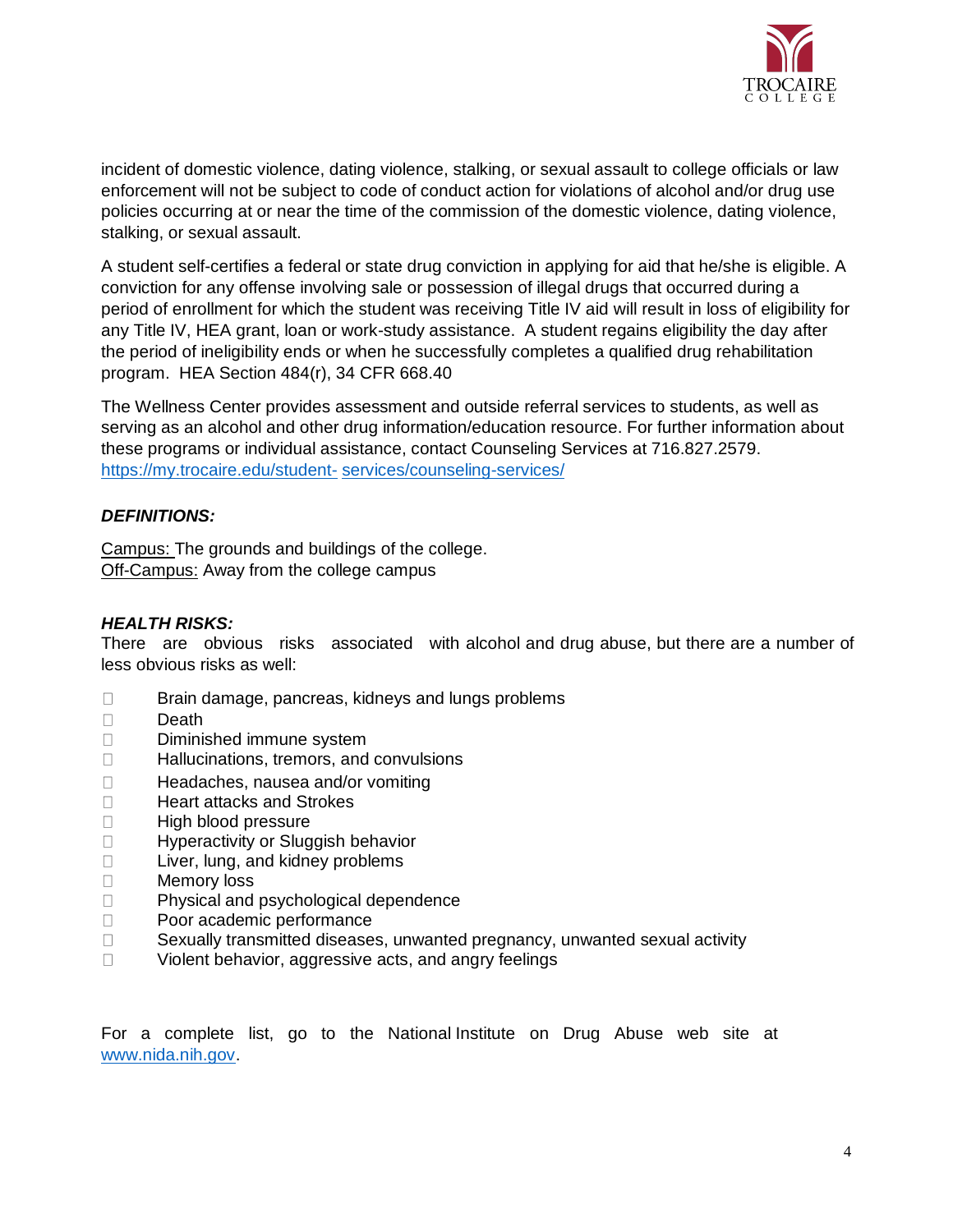

# *LEGAL SANCTIONS:*

New York State Alcoholic Beverage Control Law: <http://ypdcrime.com/abc/>

New York State Controlled Substances Penal Law: [http://ypdcrime.com/penal.law/index.htm.](http://ypdcrime.com/penal.law/index.htm) Refer to NYS Penal Law Section 220.00 – 221.55.

Operating a Vehicle While Under the Influence of Alcohol or Drugs in New York State: [https://dmv.ny.gov/about-dmv/chapter-9-](https://dmv.ny.gov/about-dmv/chapter-9-alcohol-and-other-drugs) [alcohol-and-other-drugs](https://dmv.ny.gov/about-dmv/chapter-9-alcohol-and-other-drugs)

# *FEDERAL PENALTIES AND SANCTIONS*

Drug Enforcement Administration of the U.S. Department of Justice website: [http://www.dea.gov/druginfo/factsheets.shtm](http://www.dea.gov/druginfo/factsheets.shtml)l

Federal Trafficking Penalties can be found at: <http://www.dea.gov/druginfo/ftp3.shtml>

# *PROCEDURES:*

Trocaire College will make available, upon request, to the Department of Education and to the public, the information distributed to students and employees (in this policy) and the results of the biennial review of the institutions programs that:

 $\Box$  Determines the effectiveness of the program and implements needed changes;

 $\Box$  Determines the number of drug and alcohol-related violations and fatalities that occur in the institution's campus (as defined in HEA Sec. 485(f)(6) or as part of the institution's activities, and are reported to campus officials;

 $\Box$  Determines the number of type of sanctions that are imposed; and ensures that sanctions are consistently enforced.

 $\bullet$ The biennial review will be made available on the Trocaire College website.

 $\bullet$ The Annual Security Report will indicate drug and alcohol arrests and disciplinary referrals in accordance with the Clery Act.

Trocaire College has high regard for its students and for all members of the College Community. Trocaire expects its students to obey all applicable federal, state and local laws; to behave in ethical, professional and courteous ways and to observe the specific policies and standards which govern a student's behavior at the college.

The Code of Conduct reflects general principals of behavior accepted at the college.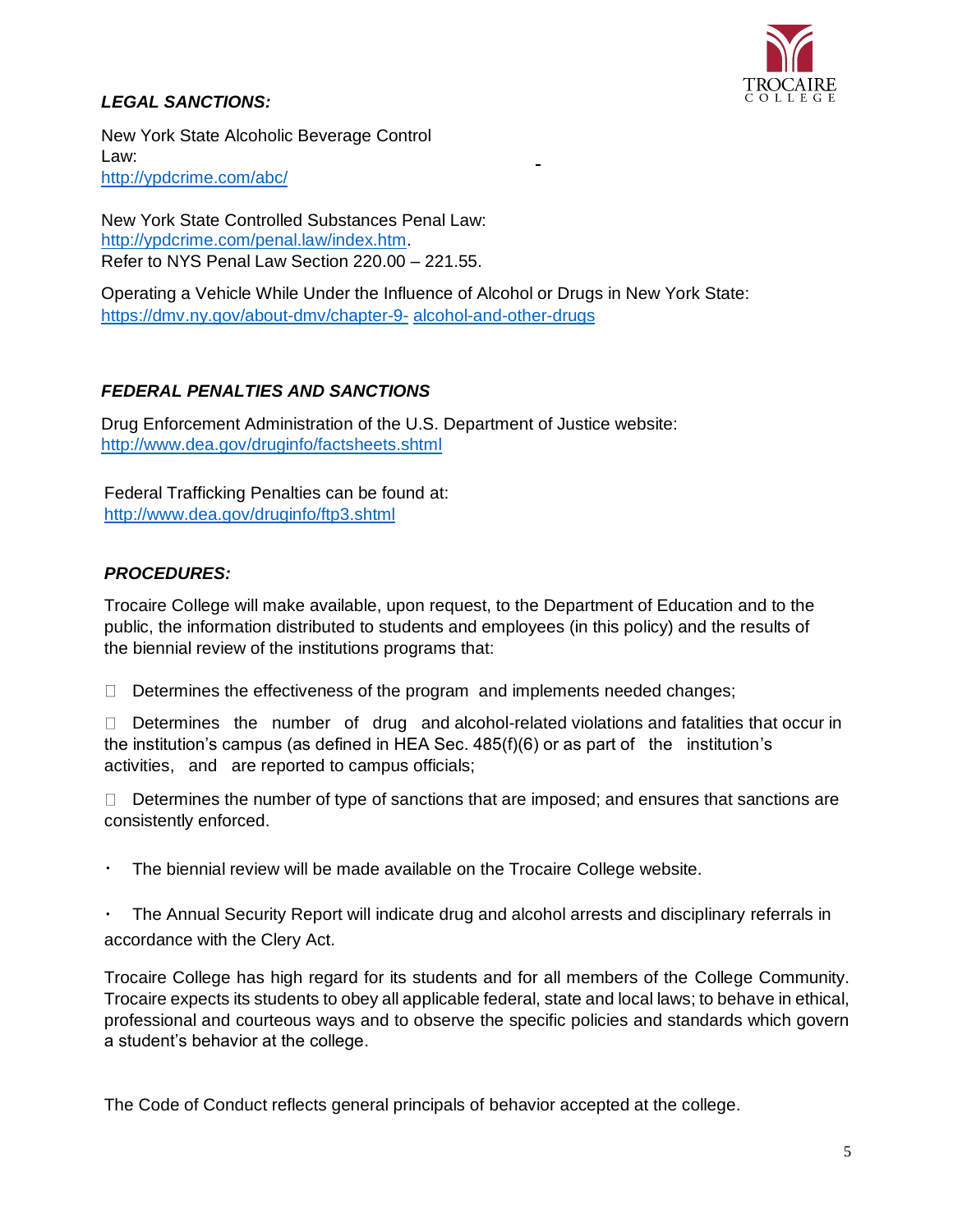

Any type of dishonest, abusive or destructive behavior may be subject to disciplinary actions. Any member of the College Community may file a Discipline Incident Report of an alleged violation of the Student Code of Conduct. Discipline Incident reports are available in the Chief Student Affairs Officer's office. All Trocaire students are responsible for knowing the Code of Conduct which is included in the student handbook.

### *Procedures:*

The following are considered to be specific violations of the Student Code of Conduct. Violations of the Student Code of Conduct shall include but are not limited to:

1. Use of, or threatened use of abusive, threatening or dangerous behavior, including, but not limited to, fighting, physical abuse, verbal abuse, threatening statements or behavior, coercion and/or conduct which threatens or endangers the mental or physical health, safety or well-being of any person, or any aspect of the college community. This includes, but is not limited to, fighting or deliberate behavior that could instigate violence or abuse, intimidation and harassment either in person or via electronic format of phone calls, email, texting, instant messaging or through web based or social media outlets.

2. Physical or verbal harassment of another person; to include harassment based on actual or perceived race, color, creed, religion, religious practice, national origin, ethnic group, sex, gender identity, sexual orientation, political affiliation, age, marital status, military status, veteran status, disability, domestic violence victim status, genetic or any other protected class as defined by Federal, NY State, Erie County or the City of Buffalo regulations or laws.

3. Sexual Misconduct. Violations of Trocaire's Policy against Sex Discrimination (Reg. No. 124) which includes but are not limited to sexual harassment, sexual violence, dating violence, domestic violence, and stalking.

4. Computer Abuse as defined in Trocaire's Technology Acceptable Use Policy, including not intentionally accessing transmitting, copying or creating material that violates the schools code of conduct (including but not limited to material that is offensive, obscene, harassing, insulting or otherwise abusive or discriminatory) whether in language or meaning.

5. The possession, use, manufacturing or distribution of illicit drugs and alcohol by students on campus or at a College sponsored off-campus activity is expressly prohibited. The misuse of prescription drugs and other products being used other than intended is also prohibited (See policy #604).

6. Possession or use of firearms, weapons, illegal fireworks, incendiary devices, explosives or any device known to be excessively harmful or resembles such items.

7. Tampering with fire alarms and/or other fire safety equipment. Refusing to leave the building during an alarm.

8. Theft, destruction, damage or defacement of college property or the property of others.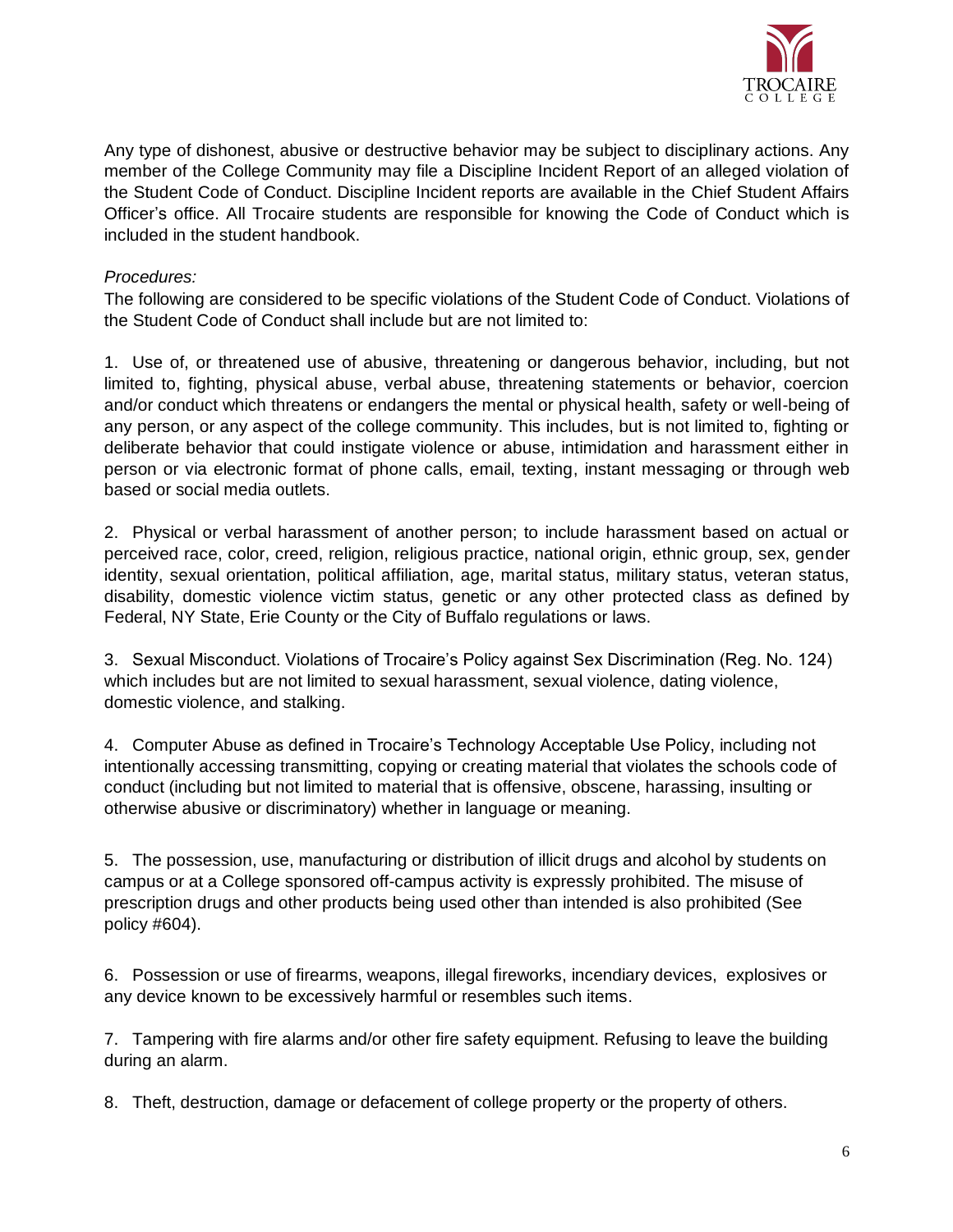

9. Intentional disruption or obstruction of college activities including administration, classes, campus services, or organized events, and of the use of college premises. In this regard, students are responsible for their conduct as well as that of any guests or family members they bring on campus.

10. Illegal gambling.

11. Games of chance (unless sanctioned by the college).

12. Any form of tobacco use, including e-cigarettes on-campus.

13. Hazing, which is any act that endangers the mental or physical health or safety of any student, or that destroys or removes public or private property for the purpose of initiation, admission into, affiliation with, or as a condition for continued membership in any group or organization.

14. Unauthorized solicitation of money in the form of any type of donation or as any charge for goods or services on any College premises.

15. Bullying of another student, employee, or visitor. Bullying is defined as the aggressive and hostile acts of an individual or group of individuals which are intended to humiliate, mentally or physically injure or intimidate, and/or control another individual or group of individuals.

16. Failure to comply with a direction(s) of any College official acting in performance of his/her duty.

17. Violation of any other college policies, regulations or procedures or inciting other person(s) to do so.

18. Behavior that could harm the physical, emotional safety or well-being of any member of the campus community.

**DISCIPLINARY PROCEDURES REGARDING VIOLATIONS OF THE STUDENT CODE OF CONDUCT** 

Any student, college employee, or college official may file a Violation of Code of Student Conduct Report of an alleged violation, which includes time, place, and circumstances surrounding the situation. Violation of Code of Student Conduct Report must be submitted to either the Chief Student Affairs Officer, or designee, within five (5) business days of the point at which the alleged violation could have reasonably known to occur.

### *Procedures:*

1. Violation of Code of Student Conduct Report forms should be utilized to report violations of the Student Code of Conduct (please see Section V). Incident Report forms are available online at <https://my.trocaire.edu/report-a-violation-of-trocaires-code-of-student-conduct/> . The report is reviewed by the Chief Student Affairs Officer or designee, who will start the investigation and will either dismiss the case, if the report does not warrant discipline proceedings or notify the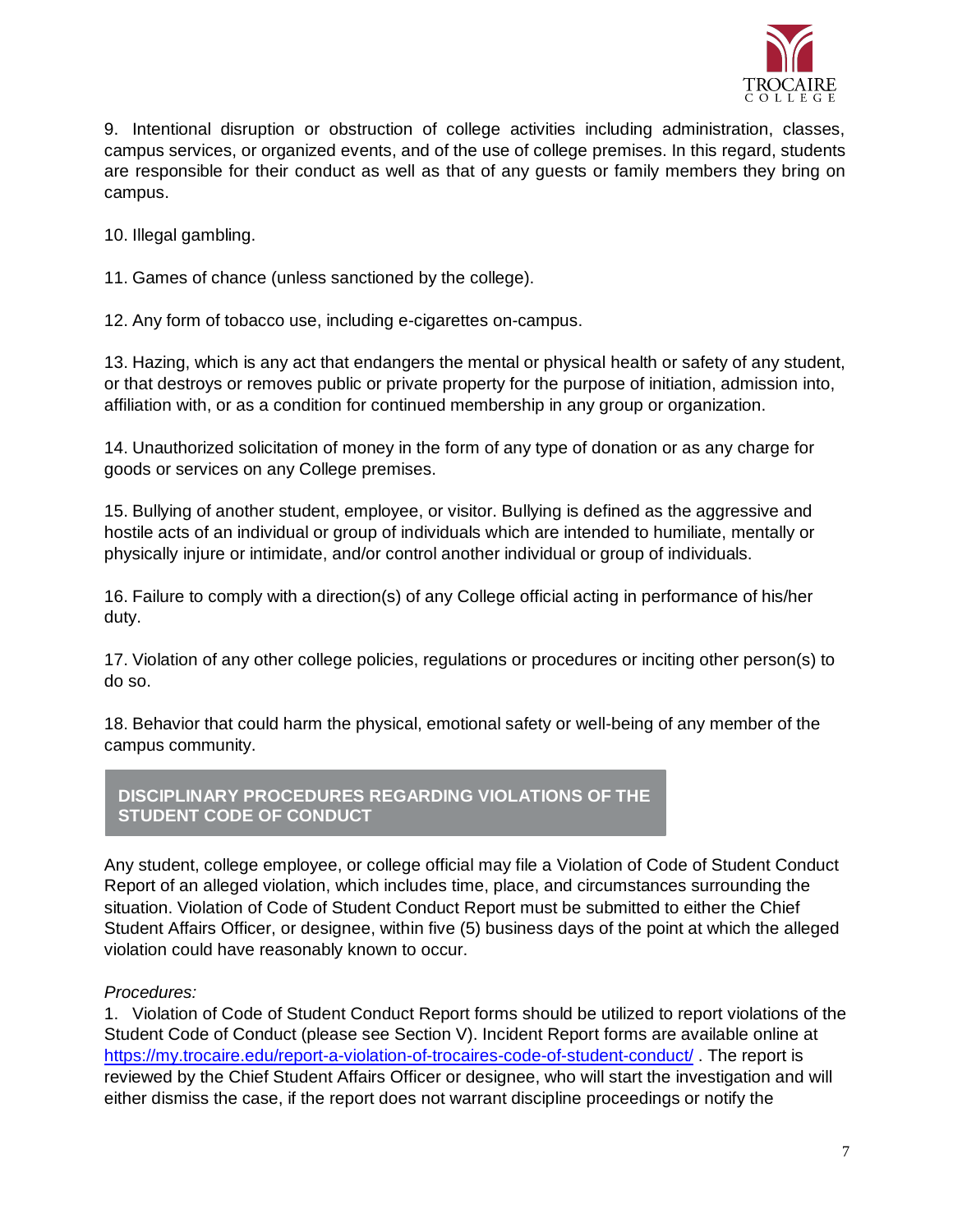

respondent(s) of the alleged violation within five (5) business days.

2. A time and place for meeting with the student(s) is determined by the Chief Student Affairs Officer or designee, to try to resolve the charges brought against the student(s).

3. If violations involve more than one student, the disciplinary process may be conducted separately.

4. Student(s) in violation of the Student Code of Conduct can request copies of the Incident reports.

5. If the student(s) in violation fails to respond or attend the above mentioned meeting, a disciplinary decision will still be rendered.

6. Within five (5) business days following the investigation, follow-up written notification will be sent to inform the student of the decision and the proposed disciplinary action. .

7. The following possible sanctions may be imposed singularly or in any combination. The Chief Student Affairs Officer or designee is not limited to the following sanctions as they may impose other sanction(s) considered appropriate.

# *Possible Sanctions:*

- a. Verbal Warning.
- b. Written Warning: Written notice to the student that his/her conduct is in violation of college regulations and that continuation of said conduct for a stated period of time may be cause for more serious disciplinary action.
- c. Restitution: Financial or other reimbursement for damages to property.
- d. Community Service: A stated number of hours of donated service.
- e. Disciplinary Probation: A stated trial period of time set in writing, during which the student is expected to demonstrate appropriate conduct as a member of the College Community.
- f. Disciplinary Suspension: A stated period of time which the student is excluded from classes (including clinicals and internships), activities, or campus.
- g. Disciplinary Dismissal: Termination of status as a student of the College.
- h. Transcription Notation (see Policy # 329, Transcription Notations and Appeals Policy).

If the student wishes to appeal the disciplinary action proposed by the Chief Student Affairs Officer or designee, the student must submit a written request within five (5) business days of receiving written notification for review of the decision by the Judicial Appeals Board (Reg. No. 605). This letter of request is to be directed to the Chairperson of the Judicial Appeals Board in care of the Office of the President.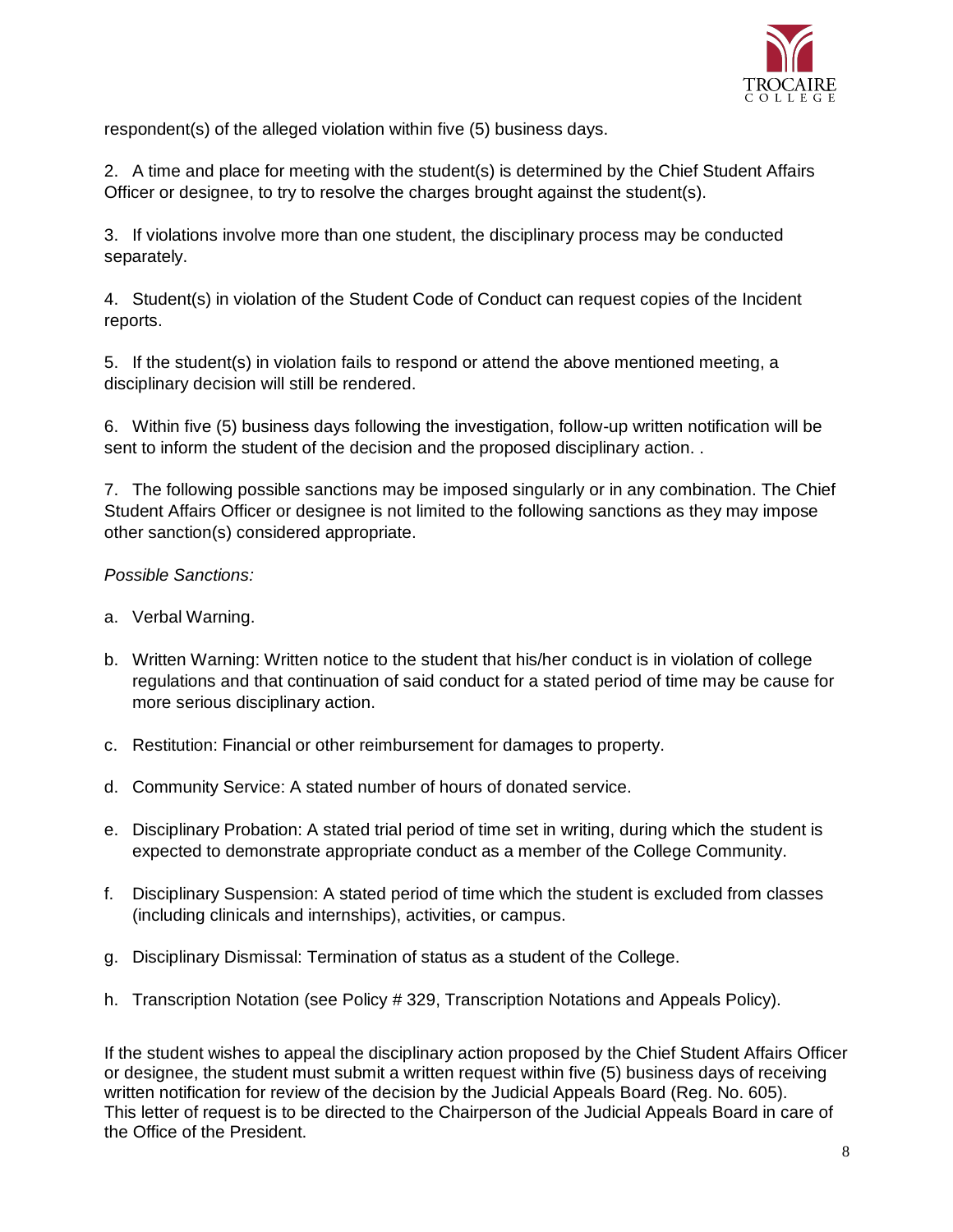

If the charge(s) of violation does not violate the Student Code of Conduct or the Chief Student Affairs Officer or designee, decides the student charged is not responsible of the violation, there shall be no subsequent proceedings under the Student Code of Conduct Policy and all privileges the student is eligible for shall be reinstated. If the charge violates other College policy, the student may be charged under this policy.

Summarily suspension shall be imposed by the Chief Student Affairs Officer or designee, if a situation indicates that there is possible danger involved pending investigation, in order to protect the campus community or a student's physical or emotional safety and well-being.

### **STUDENT DISCIPLINEAPPEALS BOARD**

The Student Discipline Appeals Board is assembled if a student wishes to challenge disciplinary sanctions imposed due to a Student Code of Conduct violation (Policy 600 & 601) or if either the Reporting Individual or Respondent is dissatisfied with the final determinations made under the Policy Against Sexual Misconduct, Dating Violence, Domestic Violence & Stalking (Policy #124). That person may file an appeal with the Appeals Boards due to the results of either the investigation, sanctions or the interim accommodations and safety measures outlined in Policy #124.

A student who wishes to challenge the disciplinary sanctions proposed by the Chief Student Affairs Officer or designee due to a Code of Conduct violation of Policy 600 or the Reporting Individual or Respondent dissatisfied with either the investigation, sanctions or the interim accommodations and safety measures outlined in Policy #124 may request a review by the Student Discipline Appeals Board. The grounds for the appeal will be limited to the following:

There is new and compelling evidence that was not available at the time of the initial investigation that could significantly impact the outcome of the case.

There were procedural irregularities that substantially affected the outcome of the case to the detriment of the Reporting Individual or the Respondent.

The sanction is substantially disproportionate to the factual findings.

The decision of the Student Discipline Appeals Board is final.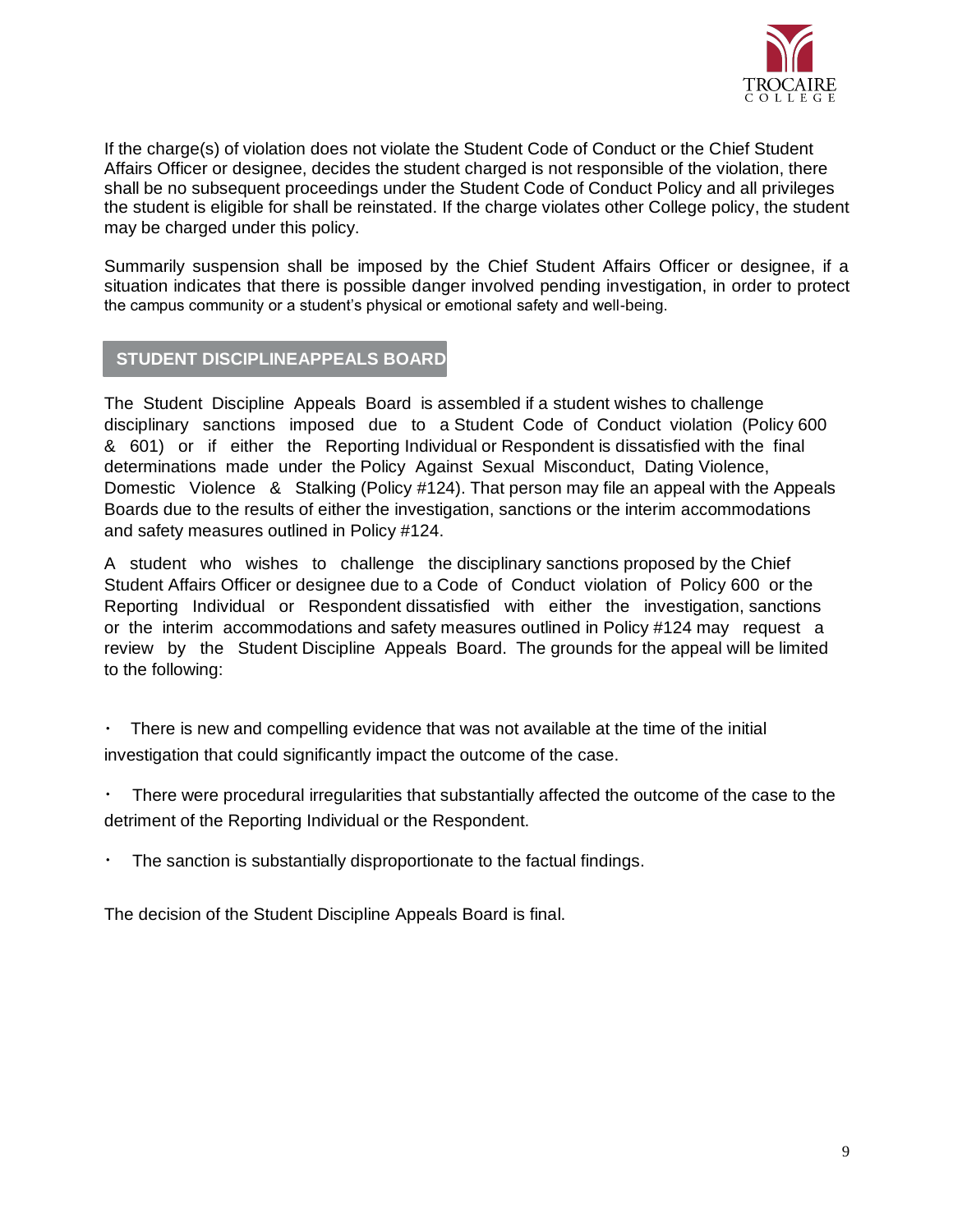

# *PROCEDURES*

1. If a student wishes to challenge the disciplinary sanctions issued by the Chief Student Affairs Officer or designee, he/she must submit a written request for review to the Student Discipline Appeals Board within five (5) business days of receiving written notification of said sanctions. This request should be directed to the Student Discipline Appeals Board in care of the Office of the President.

2. The written request must show evidence of meeting one of the aforementioned grounds of the appeal process.

3. The Chief Student Affairs Officer or designee will inform the other party that the appeals process has been initiated.

4. The Student Discipline Appeals Board could consist of the following:

- $\bullet$  . Faculty members appointed by the Faculty Senate.
- Staff members appointed by the Staff Advisory Council.
- Student members appointed by the Student Association.

One Administrator, appointed by the President to act as chairperson, excluding the Chief Student Affairs Officer or designee.

A quorum of the Student Discipline Appeals Board shall consist of three members, an odd total number and a majority vote will be necessary in deciding all cases.

5. The Student Discipline Appeals Board will determine if the appeal meets the grounds of the appeal process. The Chairperson will send a letter within five (5) business days of receiving the written appeal outlining if the submission met the grounds for the appeal process. This decision is final.

6. If the Student Discipline Appeals Board determines that the written appeal did meet the grounds of the appeal process, the student must be notified of the date, time, and place of the review at least five (5) business days in advance of the date. The review will be within at least (10) ten business days after the submission of the appeal.

7. Students may have a silent advocate of his/her choice present during the appeal process. The advocate may not participate directly in the hearing, but may only render advice to the student.

8. The student must submit the name of his/her silent advocate to the Chairperson of the Student Discipline Appeals Board within twenty-four (24) hours in advance of the review to be allowed into the appeal meeting.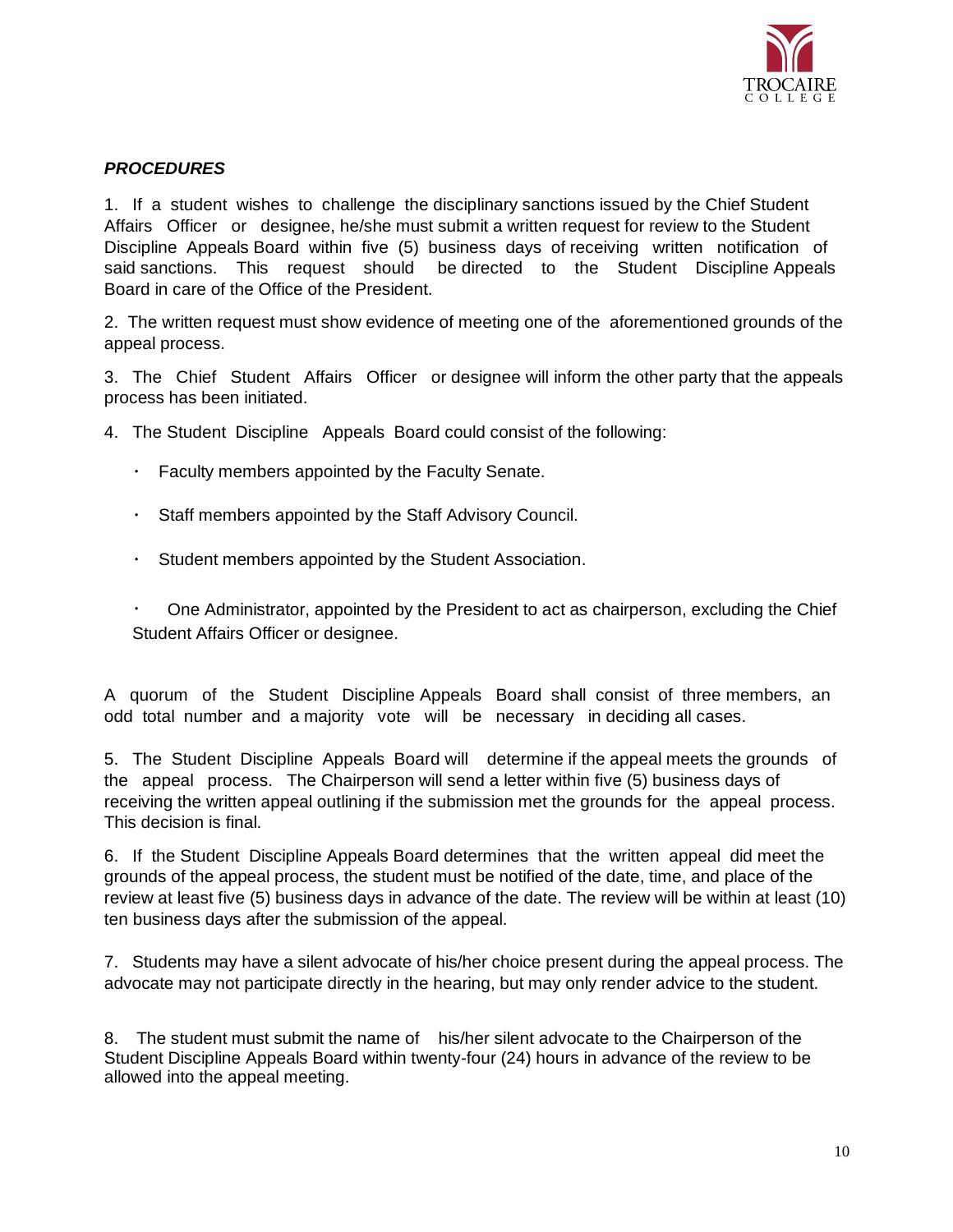

9. If the student appealing the disciplinary sanction does not appear for the Student Discipline Appeals Meeting, then the original sanction will stand.

10. The chairperson will read the Student Discipline Appeals Board procedures at the onset of the proceedings.

11. The Student Discipline Appeals Board Chairperson will lead introductions of every person in the meeting and the purpose of his/her presence will be identified.

12. All presenters should address the Student Discipline Appeals Board only.

13. The Chief Student Affairs Officer or designee will present his/her findings to the Student Discipline Appeals Board. The student appealing the disciplinary decision will present their case, specifically providing a foundation for contesting the sanctions imposed by the Chief Student Affairs Officer, or designee.

14. Both the Chief Student Affairs Officer or designee and the student appealing the disciplinary decision may bring in witnesses to speak on their behalf. The Chairperson will bring in one witness at a time to speak.

15. Following each presentation, the Student Discipline Appeals Board may ask questions of all parties, including witnesses for clarification.

16. Both sides may respond to any statements made in an orderly fashion directed by the chairperson of the Student Discipline Appeals Board.

17. The Student Discipline Appeals Board reserves the rights to call for an executive session at any time if so warranted.

18. Following the presentations and questions, the Student Discipline Judicial Board shall go into executive session to render a decision. .

19. The Chairperson of the Student Discipline Judicial Appeals Board will provide the decision, in writing to the student and Chief Student Affairs Officer, or designee within two (2) business days of the conclusion of the appeal process.

20. The decision of the Student Discipline Appeals Board is final.

No student whose case is pending review by Student Discipline the Judicial Appeals Board shall be barred from classes or campus functions, except if a situation indicates that there is a possible danger, in order to protect the campus community or a student's physical or emotional safety and well-being.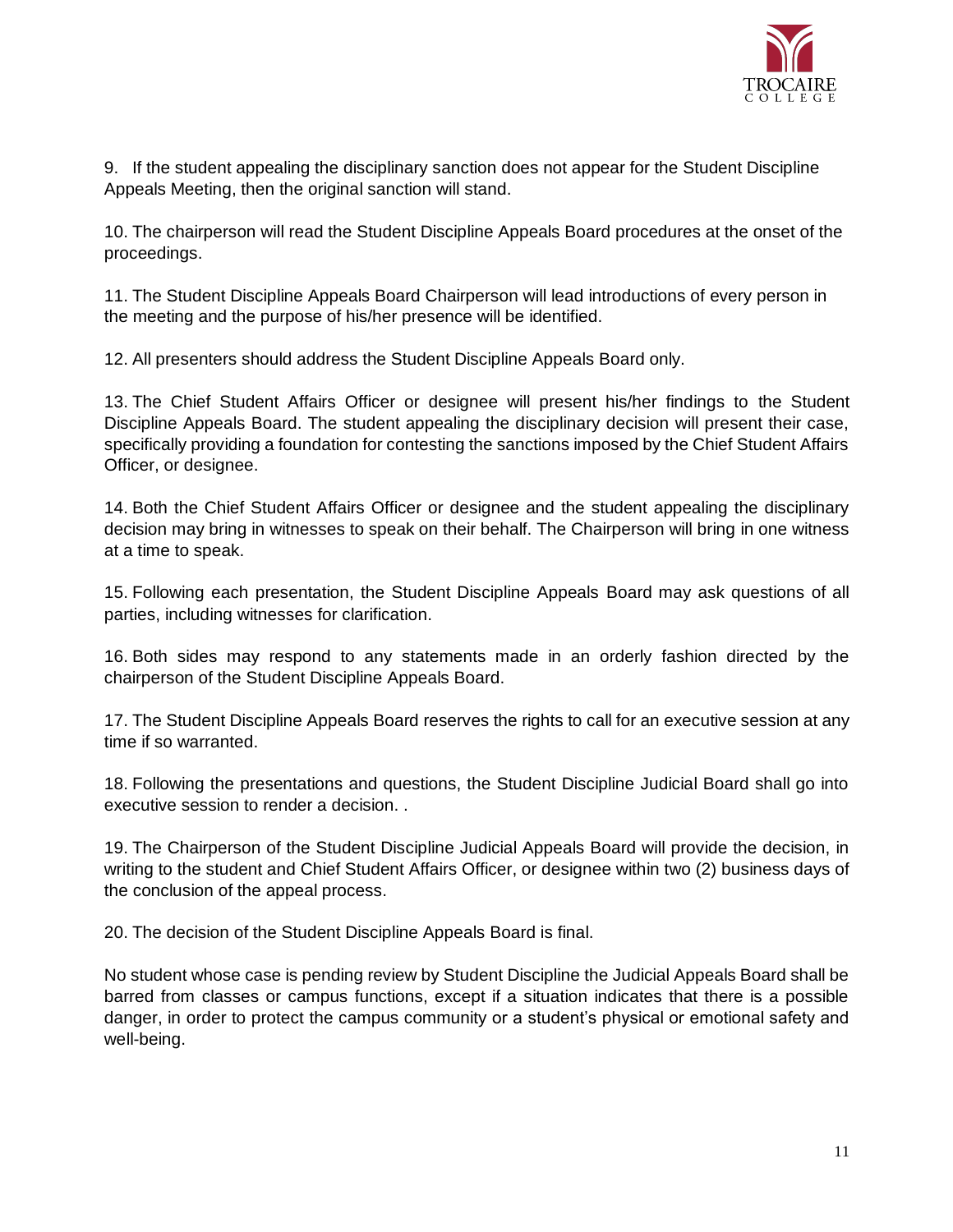

# **WITHDRAWAL SYMPTOMS & HEALTH RISKS**

National Institute on Drug Abuse: Commonly Abused Drugs:

https://d14rmgtrwzf5a.cloudfront.net/sites/default/files/nida\_commonlyuseddrugs\_final\_printready. pdf

<https://www.cdc.gov/drugoverdose/epidemic/index.html>

Drug overdose deaths continue to increase in the United States.

- From 1999 to 2017, more than 700,000 people have died from a drug overdose.
- Around 68% of the more than 70,200 drug overdose deaths in 2017 involved an opioid.

 In 2017, the number of overdose deaths involving opioids (including prescription opioids and illegal opioids like heroin and illicitly manufactured fentanyl) was 6 times higher than in 1999.

On average, 130 Americans die every day from an opioid overdose

# **OPIOID HEALTH RISKS**

# **Erie County, NY Department of Health: Opioids – Important Information**

### **2019 New York State Opioid Annual Report**

[https://www.health.ny.gov/statistics/opioid/data/pdf/nys\\_opioid\\_annual\\_report\\_2019.pdf](https://www.health.ny.gov/statistics/opioid/data/pdf/nys_opioid_annual_report_2019.pdf)

### **HOTLINE INFORMATION**

### **Addiction Open Access Hotline 716-831-7007**

The Addiction Open Access 24/7Hotline, helps residents of Erie, Niagara, Allegany, Chautauqua and Cattaraugus counties who are struggling with a substance use disorder.

# **Substance Abuse and Mental Health Services Administration (SAMHSA's) National Helpline [1-800-662-HELP \(4357\)](tel:18006624357)**

SAMHSA's National Helpline is a free, confidential, 24/7, 365-day-a-year treatment referral and information service (in English and Spanish) for individuals and families facing mental and/or substance use disorders.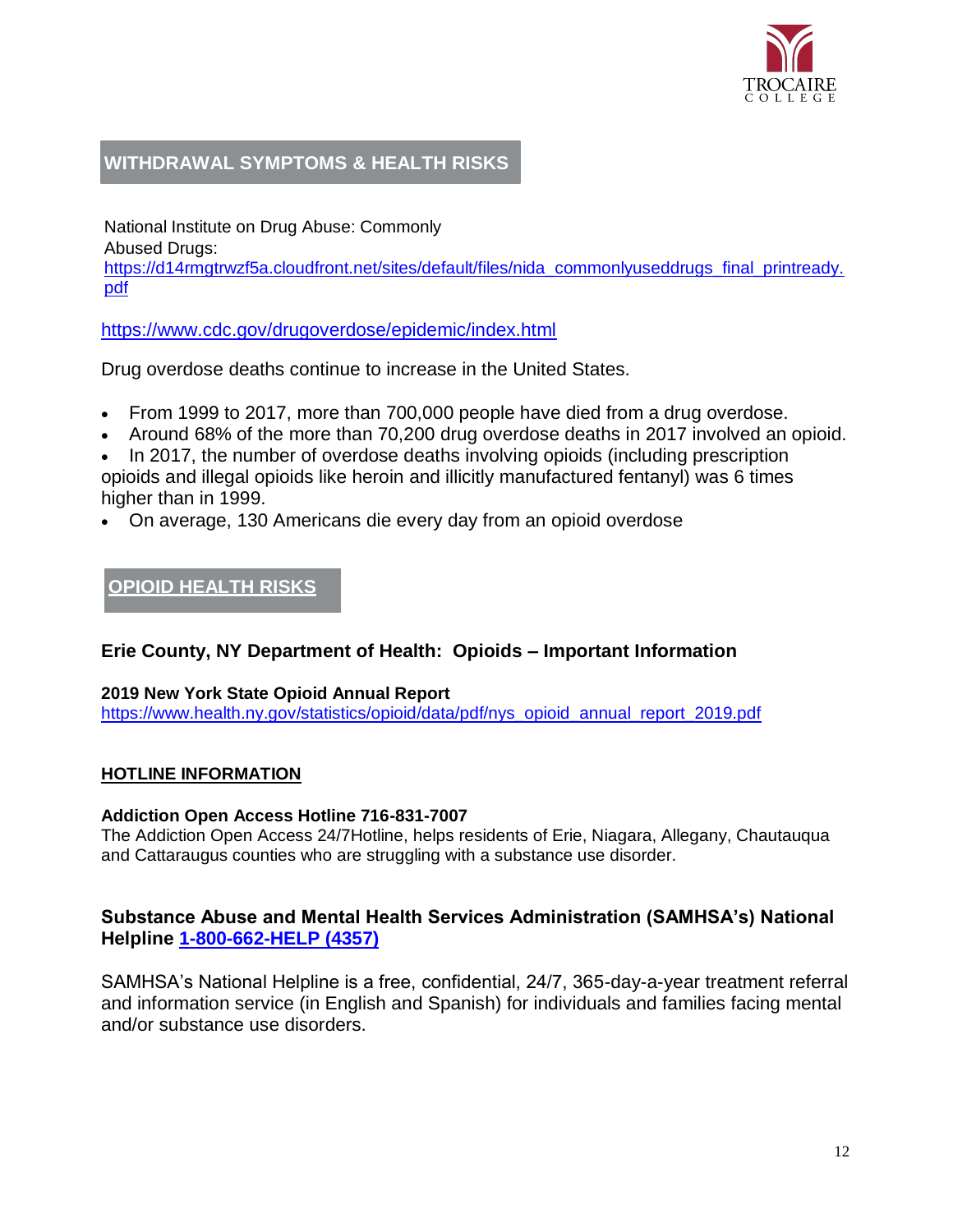

The [Counseling Office](https://my.trocaire.edu/student-services/counseling-services/) is located in The Wellness Center in Room 118 at the Choate Campus. The goal of the Counseling office is to provide short-term counseling to help students manage current stressors and identify more effective strategies improve their ability to function socially and/or academically to achieve their goals. Students are able to schedule up to 5 counseling sessions per calendar year, with additional support, referral information, and resources available as needed. For students that require longer-term counseling or more intensive treatment, our counselor will work with students individually to make the best plan for them, and refer to an appropriate community provider.

Counseling records are confidential and release of information about a student will be made only with written consent of the student.

Students can schedule appointments by emailing WellnessCenter@Trocaire.edu, or calling the Wellness Center at 716-827-2579. Appointments can also be scheduled in advance at our Transit Road Location.

# **COMMUNITY RESOURCE**

### **Outpatient Services**

- Al- Anon Family Groups<https://al-anon.org/>
- Buffalo and WNY Al-Anon Information Service 24hr/7day 716-856-2520 <http://www.aiswny.org/>
- Alcoholics Anonymous (716) 853-0388<http://www.buffaloaany.org/>
- Best Self Behavioral Health

Various Locations (716) 884-0888<http://bestselfwny.org/>

 Brylin Behavioral Health Center (716) 633-1927 [https://www.brylin.com/outpatient](https://www.brylin.com/outpatient-services/)[services/](https://www.brylin.com/outpatient-services/) 

 Catholic Charities Various Locations (716) 856-4494 <https://www.ccwny.org/services/outpatient-clinic>

 ECMC Chemical Dependency Outpatient Treatment 1280 Main Street Buffalo, NY 14209 (716) 883-4517 [https://www.ecmc.edu/health-services-and-doctors/behavioral](https://www.ecmc.edu/health-services-and-doctors/behavioral-health/alcohol-and-drug-addiction-rehab/)[health/alcohol-and-drug-addiction-rehab/](https://www.ecmc.edu/health-services-and-doctors/behavioral-health/alcohol-and-drug-addiction-rehab/)

 Endeavor Health Various Locations (716) 895-6700 <https://www.ehsny.org/services/substance-abuse-services/>

 Horizon Health Services Various Locations (716) 831-1800 [https://www.horizon](https://www.horizon-health.org/)[health.org/](https://www.horizon-health.org/)

 Narcotics Anonymous (WNY Region of NA) 716-878-2316 (Buffalo) <https://www.nawny.org/>

• Spectrum Human Services Various Locations (716) 828-0560 <https://shswny.org/services/>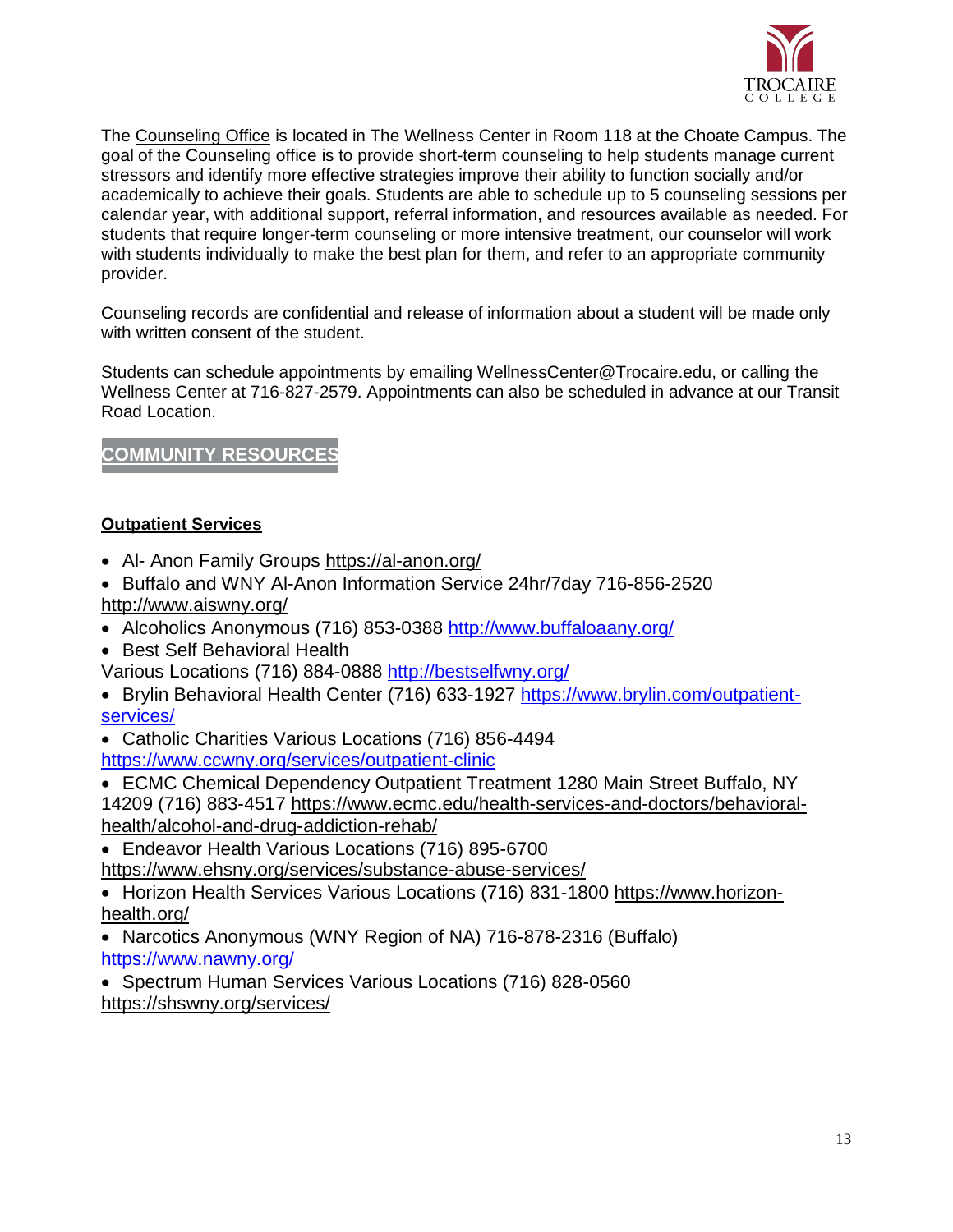

### **Inpatient Services:**

 ECMC-Detox 462 Grider St Buffalo, NY 14215 (716) 898-3000 [https://www.ecmc.edu/health](https://www.ecmc.edu/health-services-and-doctors/behavioral-health/alcohol-and-drug-addiction-rehab/)[services-and-doctors/behavioral-health/alcohol-and-drug-addiction-rehab/](https://www.ecmc.edu/health-services-and-doctors/behavioral-health/alcohol-and-drug-addiction-rehab/)

 Horizon Health Services Horizon Village: Terrace House 291 Elm Street Buffalo, NY 14203 (716) 854-2444<https://www.horizon-health.org/services/detox/inpatient-rehab/>

 Margaret A. Stutzman Addiction Treatment Center 360 Forest Avenue Buffalo, NY 14213 (716) 882-4900<https://oasas.ny.gov/location/margaret-stutzman-addiction-treatment-center>

 Renaissance House (ages 12-20) 920 Harlem Road West Seneca, NY 14224 (716) 827-9462 <https://ked.org/treatment/>